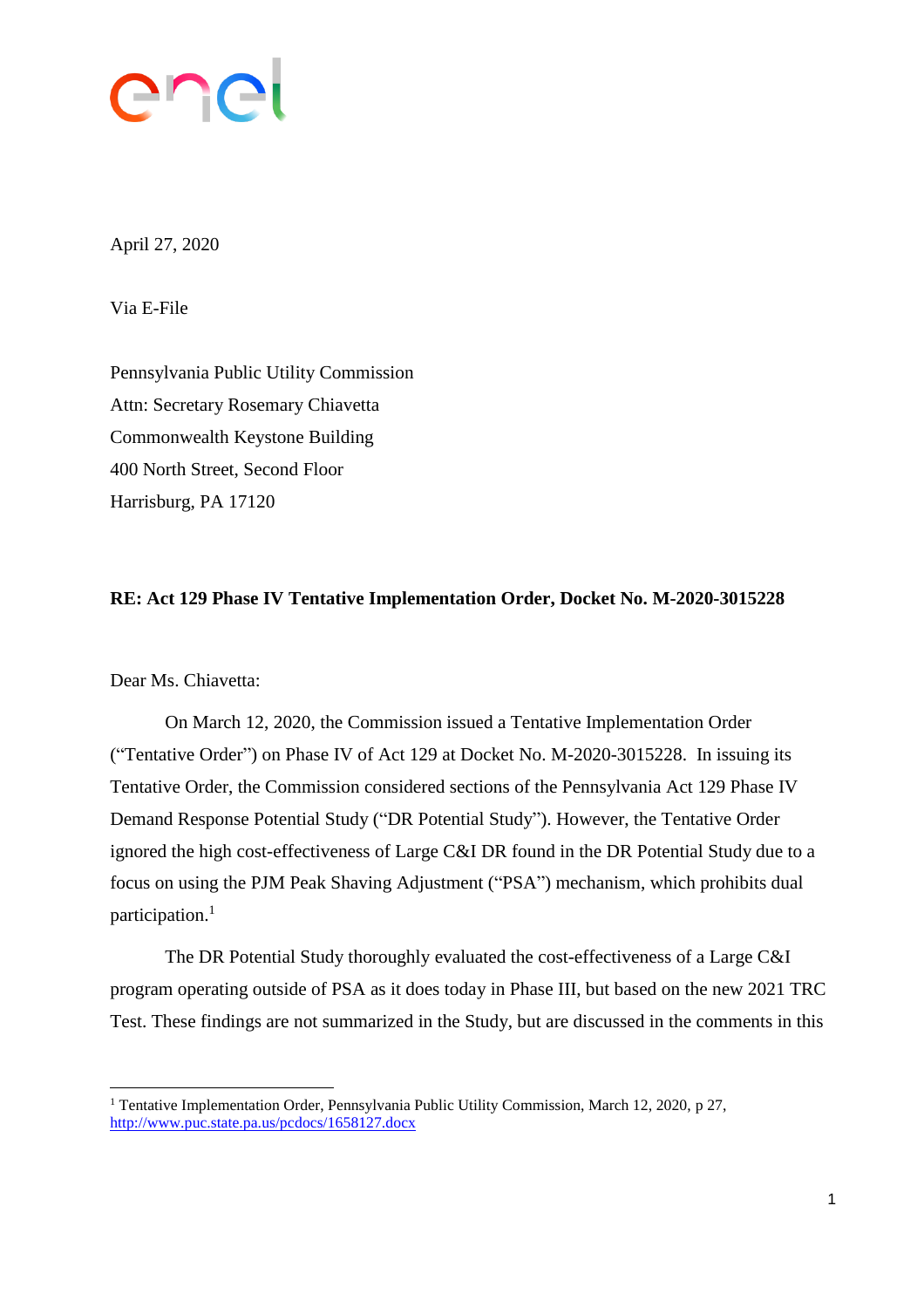# ene

 $\overline{a}$ 

docket by Advanced Energy Management Alliance (AEMA), and result in \$53 million in net benefits. These net benefits would likely make up for the \$35 million gap between the two portfolios discussed in the Tentative Order and noted by the Chairman in her comments.<sup>2</sup>

Since this \$53 million of net benefits was not sufficiently considered in the Tentative Order, the decision to eliminate Large C&I DR from Phase IV is therefore based on incomplete information. In its Final Implementation Order, the Commission should fully account for the findings of the DR Potential Study and continue DR programs in Phase IV. Taking such action would clearly serve ratepayers and provide a valuable source of revenue to the Commonwealth's job creators at a necessary time.

Enel is a proud member of Advanced Energy Management Alliance (AEMA). Enel has reviewed and fully supports the detailed analysis AEMA conducted on the data found in the DR Potential Study and that is included in AEMA's comments in this docket. Enel highlights the following conclusions based on the AEMA analysis:

- The Tentative Implementation Order proposes eliminating the next phase of Act 129 DR programs based on an incomplete set of conclusions.
- This incomplete conclusion was based only on a review of residential and small C&I DR (not Large C&I) which makes up a minority of the overall DR in Pennsylvania and only applies assumptions suited for submission to PJM Peak Shaving Adjustment, which is only one option for program design out of many available to the Commonwealth.
- In fact, based on AEMA analysis, a next phase of Act 129 demand response C&I programs would be more cost-effective than the energy efficiency portfolio. Based on AEMA analysis, the Benefit-to-Cost Ratio TRC of Large C&I DR programs would be over 2.37, compared to 1.62 for EE programs.

<sup>&</sup>lt;sup>2</sup> Statement of Chairman Brown Dutrieuille, March 12, 2020, <http://www.puc.state.pa.us/pcdocs/1658047.pdf>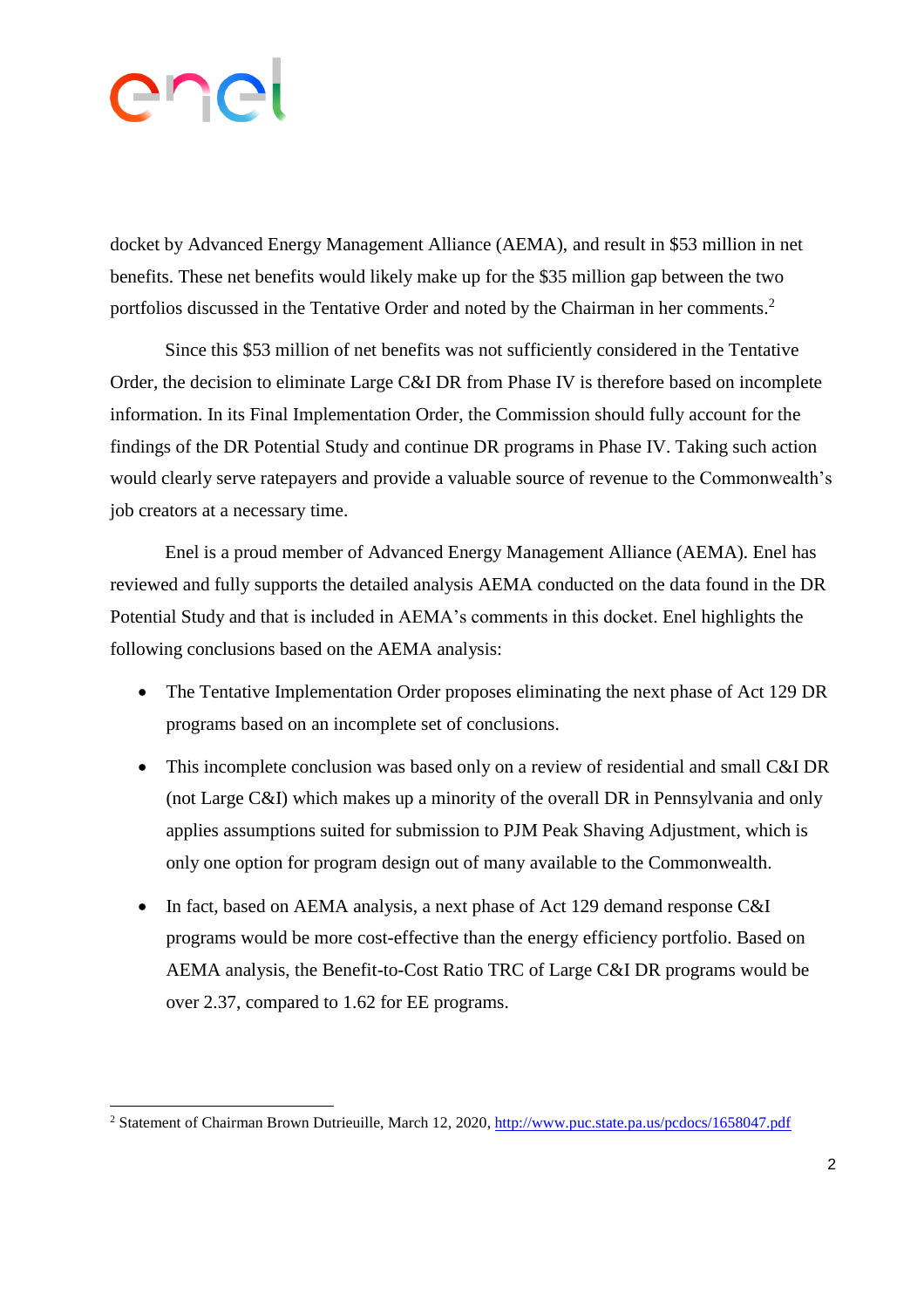# ener

- The Commission's own Statewide Evaluator found that cumulative peak reductions from C&I DR over the course of Phase IV would be far larger (2,554 MW) than all EE passive peak reductions during that period.
- The Commission should maintain DR programs and roughly the current budget allocation of 90% and 10% between EE and DR. These programs are mutually beneficial and provide complementary environmental benefits to the Commonwealth.
- Removing DR from the program would lead to inequity in how dollars are spent and eliminate a dependable revenue stream for many of the Commonwealth's businesses and institutions. In the aftermath of COVID, the Commonwealth should be pursuing actions to make its businesses as competitive as possible.

### **Enel X North America, formerly EnerNOC, Helps Customers Across Pennsylvania to Deliver Demand Response**

Enel operates in the U.S. and Canada through multiple distinct business lines, such as Enel Green Power North America and Enel X North America, which provide unique products, services, and investments to different segments of the energy market. In particular, Enel Green Power North America, Inc. ("Enel Green Power") is a leading owner and operator of renewable energy plants in North America with projects operating and under development in 24 U.S. states and two Canadian provinces. Enel Green Power projects include more than 100 power plants with a total managed capacity of over 5 GW powered by renewable hydropower, wind, geothermal, and solar energy.

In addition, Enel X North America, Inc. ("Enel X"), formerly known as "EnerNOC" before it was acquired by Enel in 2017, partners with 3,600 business partners in North America, across 14,000 sites, for a total of 4.5 GW of demand response capacity. Enel X also offers intelligent "smart charging" software in more than 30,000 electric vehicle charging stations. Enel X also offers energy storage and microgrid products to enable businesses to power critical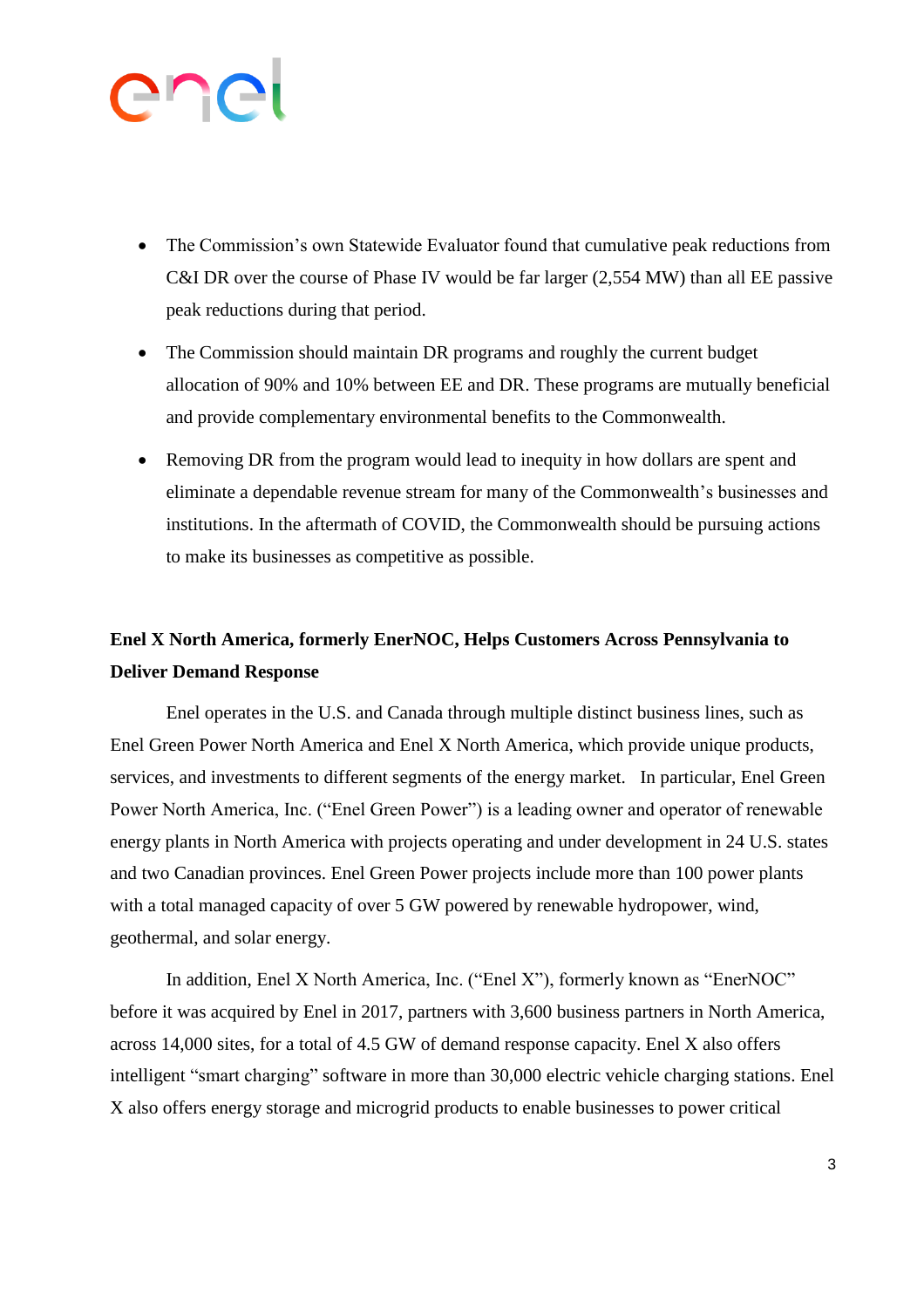

equipment during grid outages, avoid spikes in energy prices, reduce costly utility charges based on grid demand peaks, and earn payments through demand response and other pay-forperformance programs.

Enel staff, customers and other partners continue to help keep the lights on during the COVID crisis. Enel has committed to maintaining its hiring plan for staff and contractors across Pennsylvania and recently announced \$1.3 million in financial assistance to 75 local organizations across the country.<sup>3</sup>



**Enel X demand response customer locations in Pennsylvania** 

 $\overline{a}$ 

#### **The Tentative Order inaccurately describes the Phase III structure of dual participation**

The March 12<sup>th</sup> Tentative Order describes the Phase III design but mistakenly claims that DR programs are compensated for taking the same action: "However, customers with DR commitments in PJM's capacity market were also allowed to participate in Phase III DDR programs and were compensated from both programs for taking the same singular action." While

<sup>3</sup> [https://www.globenewswire.com/news-release/2020/04/15/2016547/0/en/Enel-North-America-Partners-With-75-](https://www.globenewswire.com/news-release/2020/04/15/2016547/0/en/Enel-North-America-Partners-With-75-Organizations-to-Support-Community-Based-Responses-to-COVID-19.html) [Organizations-to-Support-Community-Based-Responses-to-COVID-19.html](https://www.globenewswire.com/news-release/2020/04/15/2016547/0/en/Enel-North-America-Partners-With-75-Organizations-to-Support-Community-Based-Responses-to-COVID-19.html)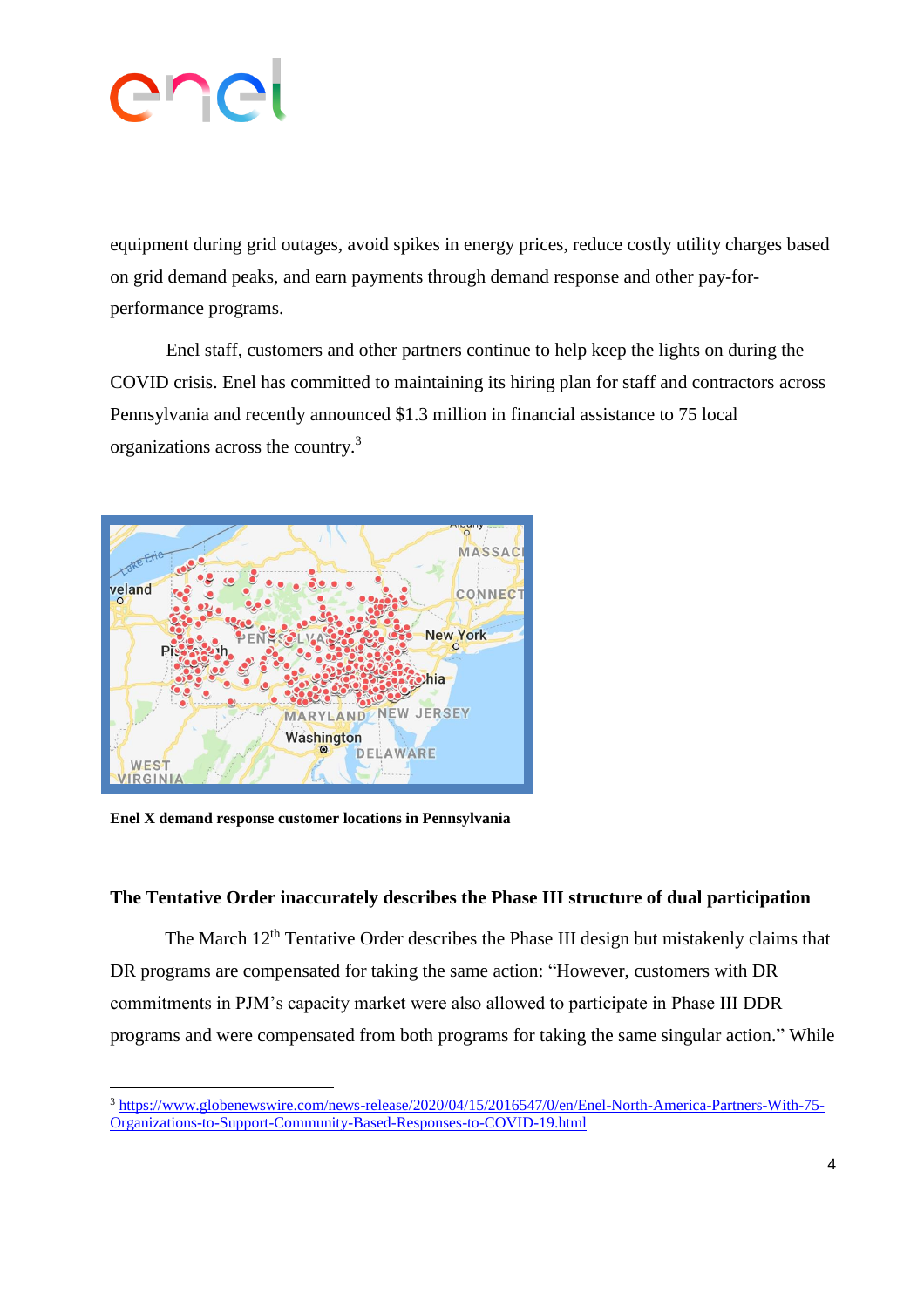## enei

it is true customers may dual participate, they are not "compensated from both programs for taking the same singular action". <sup>4</sup> Over the course of Phase III, there have not been any Act 129 peak reduction actions that were also PJM emergency event actions. If that were to occur, PJM and Act 129 are coordinated such that there is no double compensation. The Tentative Order also does not note that customers that do dual participate receive less in Act 129 incentives, acknowledging that the up-front costs of enrollment are less for these customers.

In fact, the benefits of each program are incremental to one another. PJM's load management program is available in times of emergency. Act 129 programs reduce peak, avoiding costly transmission & distribution, capacity, energy, ancillary service and environmental costs for all ratepayers that are based on total peak demand over few hours of the year. Forcing ratepayers to choose between programs is illogical and unnecessary.

Ultimately, the Commission risks abandoning commercial and industrial entities that are very actively participating in PJM programs, and also participating in Act 129. This entire class of customers could now find themselves prohibited from providing value to a Phase IV of Act 129. The PJM and Act 129 programs each reduce costs by millions of dollars for all Pennsylvania consumers, but they do so via complementary means.

### **The SWE's Analysis Illustrates the Path Forward for Large C&I to be Fully Evaluated for Act 129 Phase IV**

Enel acknowledges the extensive work done by the Commission and SWE to plan Phase IV already and solve challenging questions. The DR Potential Study thoroughly evaluated the cost-effectiveness of a Large C&I program operating as it does today, but these results were not summarized in the report, nor were they discussed in the Tentative Order. Comments in this docket from the Advanced Energy Management Alliance summarize the SWE findings and illustrate the cost-effective nature of this portfolio.

 $\overline{a}$ 

<sup>4</sup> Tentative Order, p 27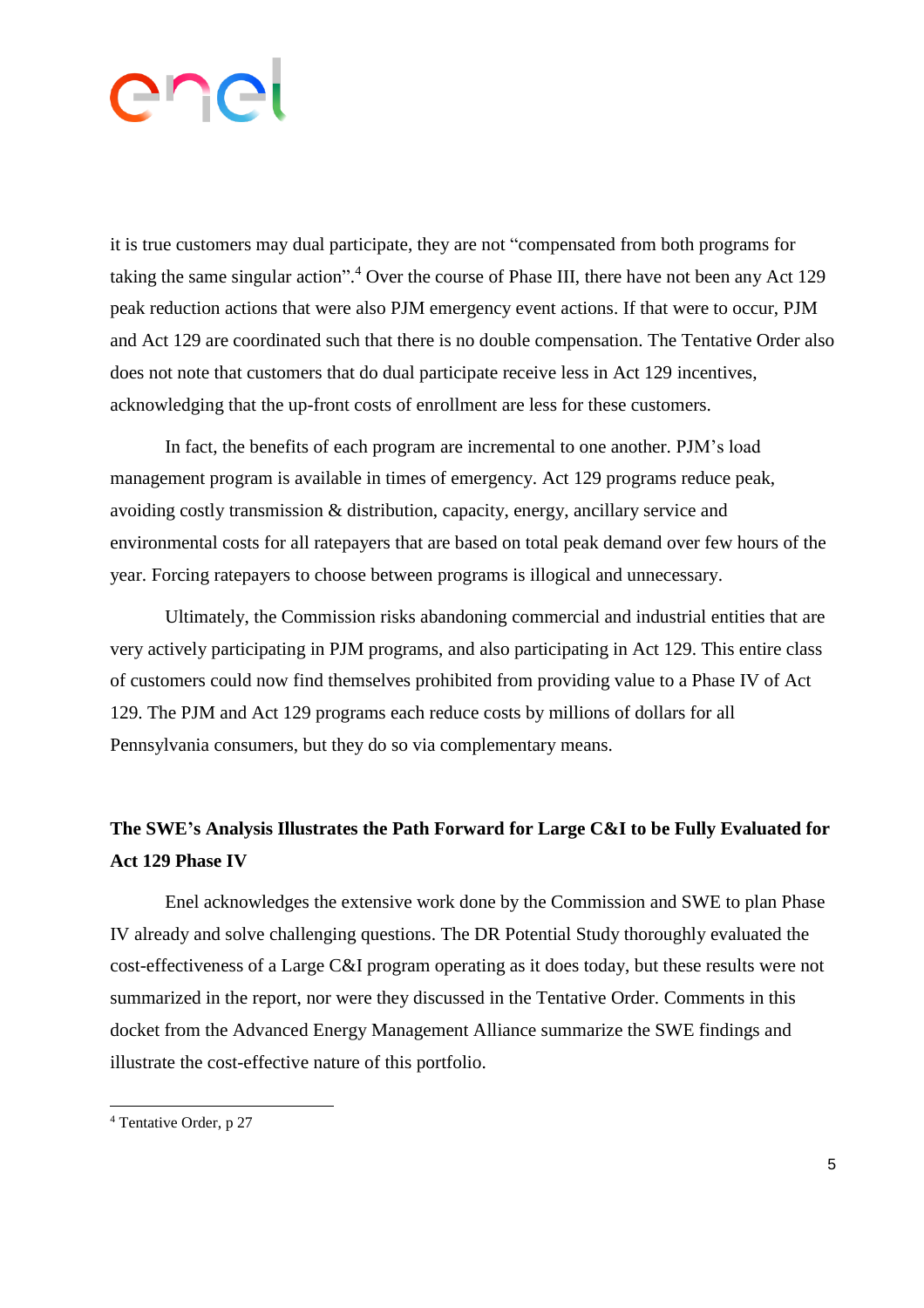

 $\overline{a}$ 

The Commission should now leverage this AEMA analysis, which is based upon the 2021 TRC Test, which does not dictate that customers must be submitted to PJM's program and provides consistent data that can be leveraged with or without PJM. While the Commission considered requiring customers to participate in PJM's Peak Shaving Adjustment mechanism, ultimately the Commission astutely recognized the limitations of such a decision and did not. Now, with further evidence that Peak Shaving Adjustment will not be practical for a Phase IV, Enel encourages the Commission to leverage the 2021 Total Resource Cost Test fully and include Large C&I DR in its final review.

#### **Demand Response Saves Ratepayers and Protects the Environment**

Currently, 3,900 Pennsylvania small businesses, schools, manufacturers, local governments and others participate in both PJM and Act 129 demand response programs. The latest Act 129 Program Year 10 Independent Statewide Evaluator report found that Act 129 DR provided \$19 million in net benefits for the year to the state ensuring both participants and all ratepayers benefit.

Overall, in Program Year 10, the Act 129 DR program achieved \$38 million in gross benefits at a cost of only \$19 million. This cost of \$19 million represents mostly incentives to Pennsylvanians to reduce the peak, which based on the SWE data, paid for itself at roughly a 2:1 ratio. Even adopting the latest 2021 TRC which reduces the value of DR relative to the 2016 TRC, the programs are still highly cost-effective as noted in the SWE PY 10 report.<sup>5</sup> The Commission's nullification of demand response could increase Pennsylvanians' utility bills.

Customers are empowered to reduce their utility bills through the Act 129 demand response programs. Enel X serves as CSP, along with many other CSPs, for EDCs in Pennsylvania under Act 129. Across the EDCs that Enel X serves, we have achieved roughly 200 MW of peak reduction each year (2017, 2018, 2019) and consistently met the goals that the

<sup>5</sup> PY 10 Annual Report, p 14, [http://www.puc.state.pa.us/Electric/pdf/Act129/Act129-SWE\\_AR\\_Y10\\_021920.pdf](http://www.puc.state.pa.us/Electric/pdf/Act129/Act129-SWE_AR_Y10_021920.pdf)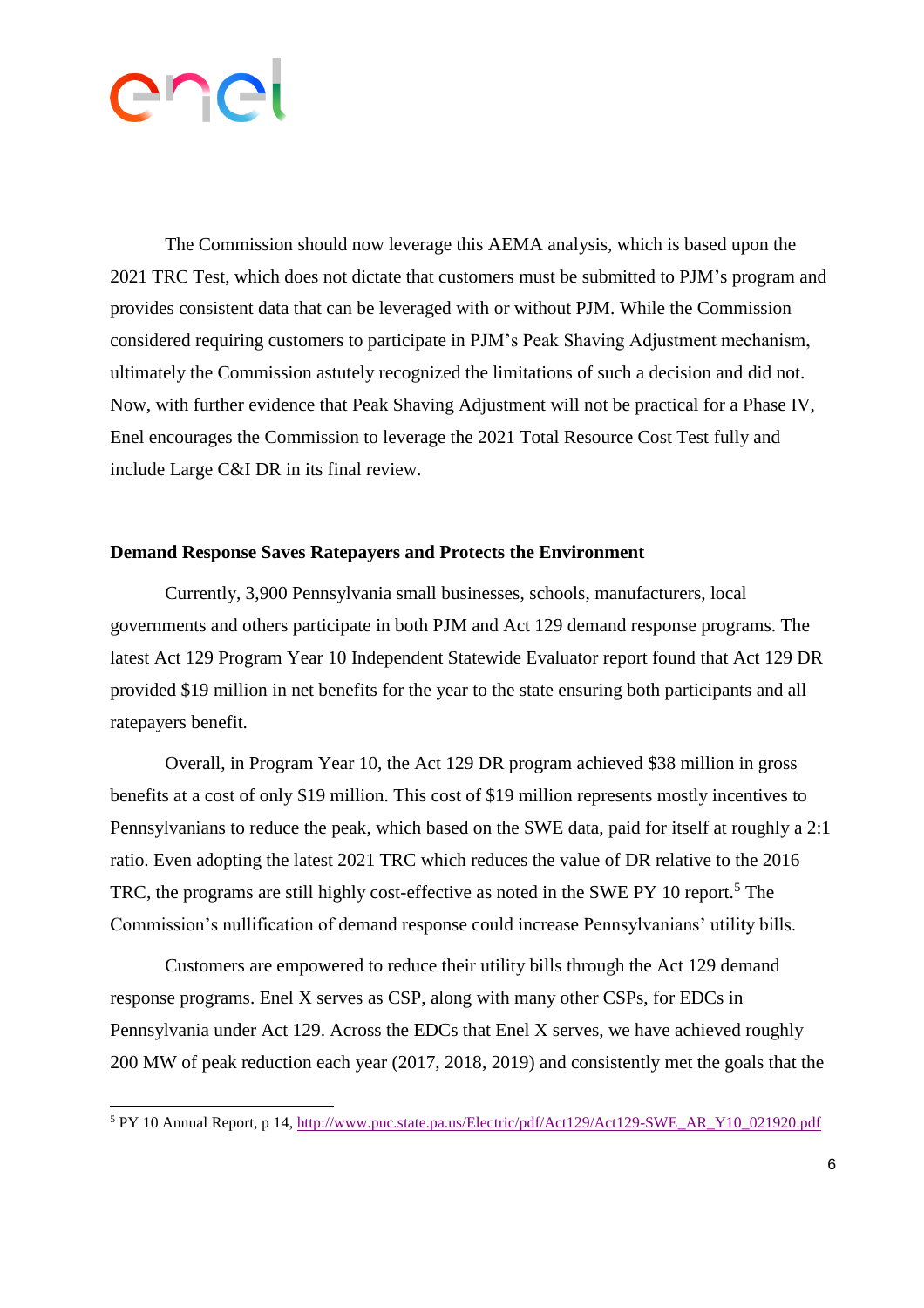# ener

Commission and EDCs have set for customers. Enel X not only supports Large C&I customers, but also Small C&I, with roughly 20% of our Act 129 customer MWs from the Small C&I sector, based on sector definitions maintained by the Independent Statewide Evaluator.

Finally, demand response is crucial for environmental protection in Pennsylvania. Many Pennsylvania electricity customers make Act 129 demand response participation a key element of their sustainability plan due to its benefits of avoiding dirty fossil generation. An increasing number of demand response customers nationally have added behind the meter energy storage and distributed solar as a complement and more customers in Pennsylvania are considering this option.

Further, in terms of complementariness, energy efficiency reduces MWh and demand response reduces MW, which are both critical for reducing pollution. Peak demand is measured in MW and GW. These are what the grid operator, PJM, measures to serve the grid and build generation. The PJM Independent Market Monitor regularly recognizes the impact that DR has in avoiding need for new fossil generation. In addition to protecting ratepayer benefits, the Commission should preserve the Act 129 DR programs to protect these important environmental benefits.

#### **Conclusion**

Accordingly, Enel respectfully requests that the Commission maintains commercial and industrial DR in Phase IV. AEMA's analysis demonstrates that Large C&I programs, under the latest 2021 Total Resource Cost test assumptions, are indeed highly cost-effective under a similar program design to the current Phase III. The Phase IV Tentative Implementation Order ignores the fact that Large C&I DR is highly cost-effective and was not considered in the final review and instead, only considered residential and small C&I DR cost-effectiveness.